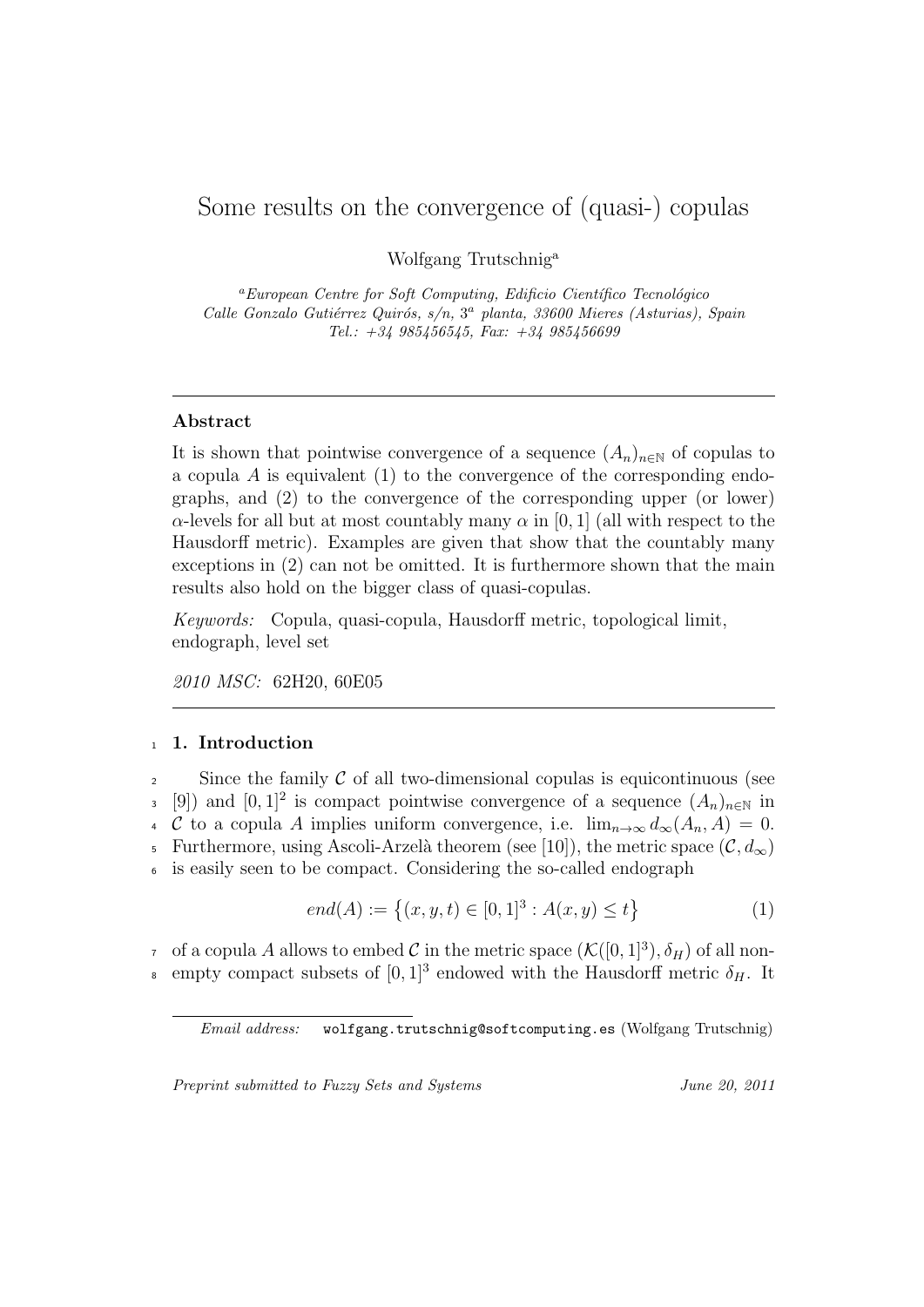<sup>9</sup> is not difficult to show that the uniform metric and the Hausdorff metric are  $_{10}$  equivalent on *C*. Closely related to the endograph of a copula *A* is the family of its upper and lower level sets,  $([A]_{\alpha})_{\alpha \in [0,1]}$  and  $([A]^{\alpha})_{\alpha \in [0,1]}$  respectively, <sup>12</sup> which are defined as

$$
[A]_{\alpha} = \{(x, y) \in [0, 1]^2 : A(x, y) \ge \alpha\}
$$
 (2)

13

$$
[A]^\alpha = \{(x, y) \in [0, 1]^2 : A(x, y) \le \alpha\}
$$
 (3)

14 for every  $\alpha \in [0, 1]$ . Having in mind that all these level sets are elements <sup>15</sup> of the metric space  $(\mathcal{K}([0,1]^2), \delta_H)$  the question naturally arises, if pointwise 16 convergence of a sequence  $(A_n)_{n\in\mathbb{N}}$  of copulas to a copula A implies conver-<sup>17</sup> gence of the corresponding upper and lower level sets. We will answer this 18 question and prove that pointwise convergence of  $(A_n)_{n\in\mathbb{N}}$  to A is equivalent <sup>19</sup> to each of the following conditions:

20 (A) There exists a set  $\Lambda \subseteq [0,1]$  of Lebesgue measure 0 such that for all *α*  $\in \Lambda^c$  the equality  $\lim_{n\to\infty} \delta_H([A_n]_\alpha,[A]_\alpha) = 0$  holds.

22 (B) There exists a set  $\Gamma \subseteq [0,1]$  of Lebesgue measure 0 such that for all *α*  $\in \Gamma^c$  the equality  $\lim_{n\to\infty} \delta_H([A_n]^{\alpha}, [A]^{\alpha}) = 0$  holds.

24 Furthermore, in the case of pointwise convergence of  $(A_n)_{n\in\mathbb{N}}$  to A, it will be <sup>25</sup> shown that the sets  $\Lambda$ , Γ mentioned in (A) and (B) are subsets of the family  $\alpha_6$  of discontinuities of the function  $\Phi_A : [0,1] \to \mathcal{K}([0,1]^2)$ , defined by  $\Phi_A(\alpha) =$  $27 \left[A\right]_{\alpha}$ , and that the sets  $\Lambda$ ,  $\Gamma$  can really be countably infinite. For related, but <sup>28</sup> not directly applicable results (level sets of copulas are not necessarily convex) <sup>29</sup> on upper semicontinuous, [0,1]-valued functions with convex alpha levels see <sup>30</sup> [12]. Since the topology generated by the Hausdorff metric is independent <sup>31</sup> of the concrete chosen metrization of the underlying space (A) and (B) also  $32 \text{ hold with respect to the myopic and the Fell-topology (see [6] and Section 2).}$ <sup>33</sup> When proving the results only the properties of quasi-copulas *Q* (see [9]) are <sup>34</sup> used - consequently all results (except point three in Theorem 6) also hold <sup>35</sup> for quasi-copulas.

#### <sup>36</sup> **2. Notation and preliminaries**

Throughout the whole paper  $\|\cdot\|_2$  denotes the Euclidean norm on  $\mathbb{R}^d$ ,

$$
B(A, r) := \{ y \in \mathbb{R}^d : \exists x \in A \text{ such that } ||x - y||_2 < r \}
$$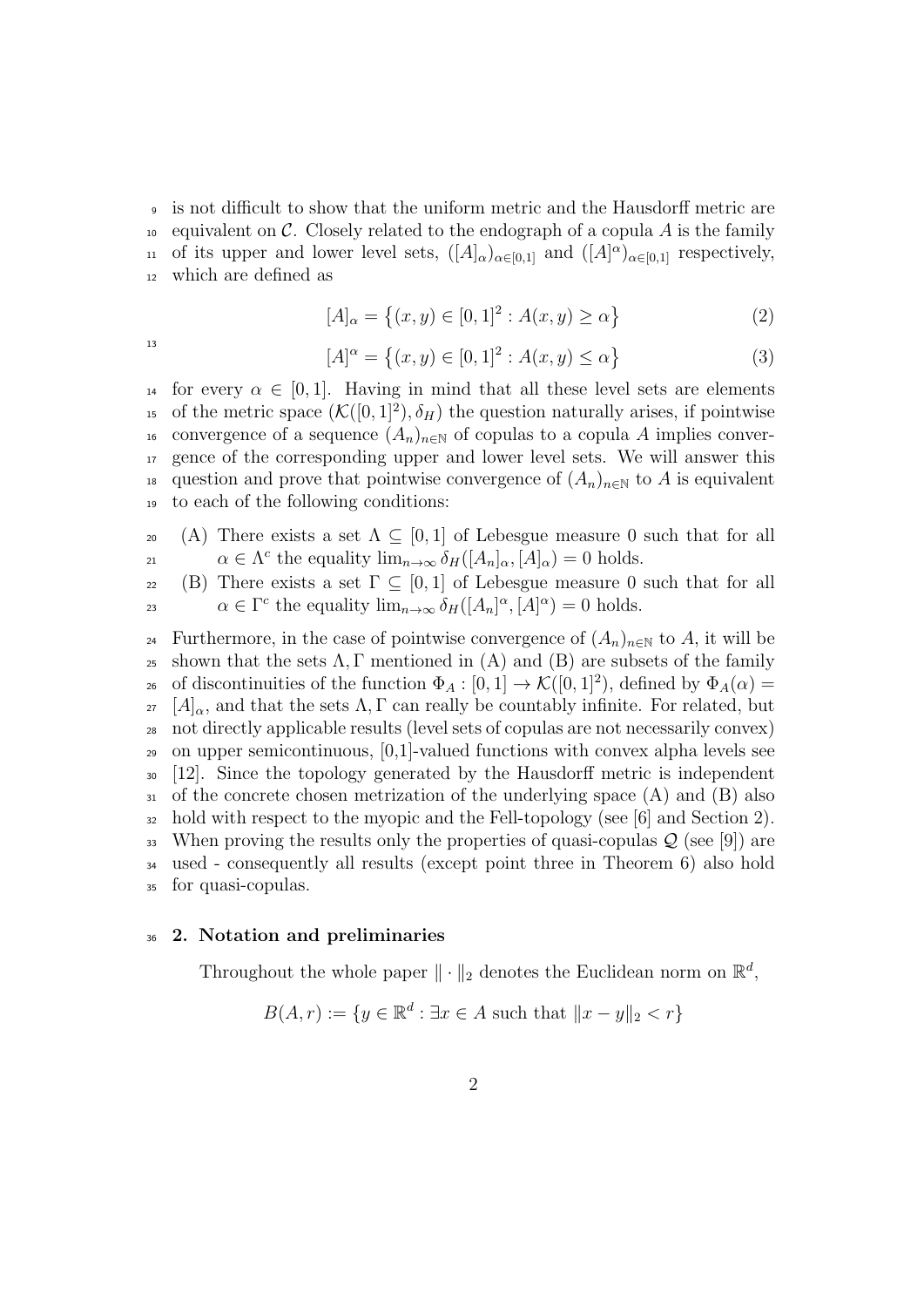$\overline{B}(A,r)$  the open *r*-neighbourhood of *A*, and  $\overline{B}(A,r)$  the topological closure of  $B(A,r)$ 38  $(r > 0)$ . In case of  $A = \{z\}$  we will write  $B(z, r)$  for the open ball of 39 radius *r* around *z*.  $\mathcal{K}([0,1]^d)$  denotes the family of all non-empty closed subsets of  $[0,1]^d$ ,  $\mathcal{K}_{pc}([0,1]^3)$  the family of all elements in  $\mathcal{K}([0,1]^d)$  that are pathwise connected  $(d \geq 2)$ . The *Hausdorff metric* on  $\mathcal{K}([0,1]^d)$  is de-<sup>42</sup> noted by  $\delta_H$  - since no confusion will arise the symbol  $\delta_H$  will be used for <sup>43</sup> every dimension *d*. As mentioned in the introduction, the topology gener-<sup>44</sup> ated by the Hausdorff metric is independent of the concrete chosen metriza-<sup>45</sup> tion of the underlying space (see [6]) - we will use the metric  $\rho_2$  induced <sup>46</sup> by  $\|\cdot\|_2$  in the definition of  $\delta_H$  for  $d = 2$  and the metric  $\rho_3$ , defined by 47  $\rho_3((x_1,y_1,t_1),(x_2,y_2,t_2)) := \max\{\rho_2((x_1,y_1),(x_2,y_2)),|t_2-t_1|\},\$ in the defi-48 nition of  $\delta_H$  for  $d=3$ .

<sup>49</sup> It is well-known that  $(\mathcal{K}([0,1]^d), \delta_H)$  is a compact metric space (see [1]) and so it is not difficult to see that in  $\mathcal{K}_{pc}([0,1]^d)$  convergence w.r.t.  $\delta_H$  coincides <sup>51</sup> with the *Painlev´e-Kuratowski-(PK for short) convergence* of closed sets (see 52 Proposition 12 in [12]): A sequence  $(E_n)_{n\in\mathbb{N}}$  of subsets of an arbitrary metric  $\mathfrak{so}$  space  $(X, \rho)$  is said to be convergent in the PK-sense if the topological limit  $\lim_{n \to \infty} \lim_{n \to \infty} E_n$  and the topological limit superior  $t \lim_{n \to \infty} E_n$  co-<sup>55</sup> incide, whereby

$$
\liminf_{n \to \infty} E_n := \{ x \in X : \exists (x_n)_{n \in \mathbb{N}} \text{ with } \forall n \, x_n \in E_n \text{ and } \lim_{n \to \infty} x_n = x \}
$$
\n
$$
\limsup_{n \to \infty} E_n := \{ x \in X : \exists (x_{n_k})_{k \in \mathbb{N}} \text{ with } \forall k \, x_{n_k} \in E_{n_k} \text{ and } \lim_{k \to \infty} x_n = x \}
$$
\n
$$
(4)
$$

and  $(n_k)_{k\in\mathbb{N}}$  denotes a strictly increasing sequence in N. One additional pro-57 perty of the Hausdorff metric  $δ$ <sup>*H*</sup> on a compact metric space  $(X, ρ)$  that we <sup>58</sup> will use later is that

$$
\lim_{n \to \infty} \delta_H \left( E_n, \bigcup_{n=1}^{\infty} E_n \right) = 0 \tag{5}
$$

59 holds for very increasing sequence  $(E_n)_{n\in\mathbb{N}}$  of non-empty compact subsets of 60 *X* ( $\overline{E}$  denoting the topological closure of *E*). For more details on  $\delta_H$  and 61 PK-convergence see [6], [1], [11].

<sup>62</sup> *C* will denote the family of all *two-dimensional copulas*, *Q* the family of all 63 two-dimensional quasi-copulas (see [9], [7], [3]). For every copula  $A \in \mathcal{C}$ 64 the corresponding doubly stochastic measure will be denoted by  $\mu_A$ , the 65 family of all these  $\mu_A$  by  $\mathcal{P}_c$ . Endowing *C* with the uniform distance  $d_{\infty}$  (i.e.  $d_{\infty}(A, B) := \max_{(x,y) \in [0,1]^2} |A(x,y) - B(x,y)|$  yields a compact metric space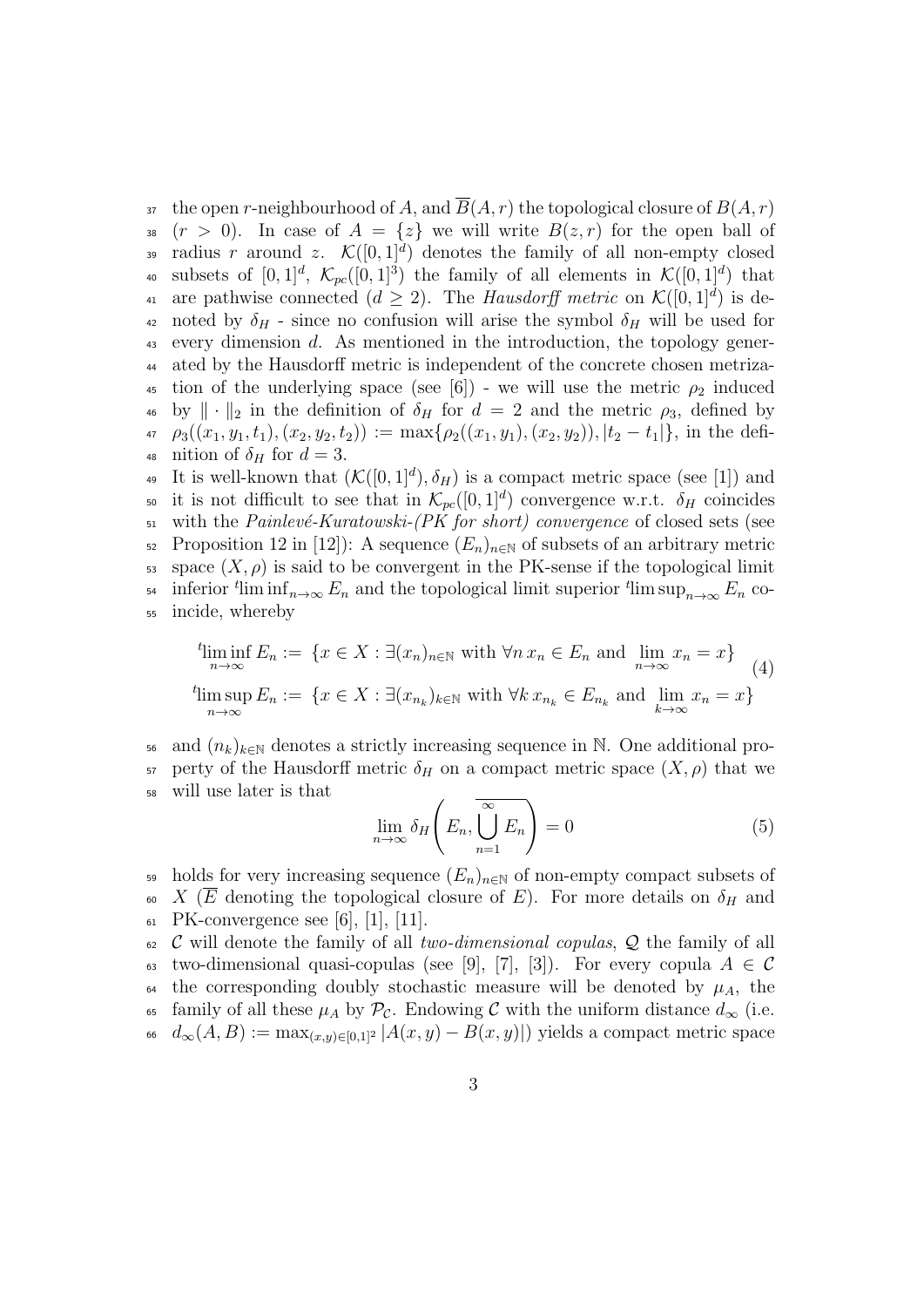- $\epsilon_7$  (*C*,  $d_{\infty}$ ). Since copulas are continuous it follows that uniform convergence of a 68 sequence  $(A_n)_{n\in\mathbb{N}}$  of copulas to a copula A is equivalent to weak convergence of  $(\mu_{A_n})_{n \in \mathbb{N}}$  to  $\mu_A \in \mathcal{P}_{\mathcal{C}}$  (see [2]).
- $\tau$ <sup>0</sup> Obviously the *endograph end*(*A*) of a copula *A*, defined according to (1), is  $\pi_1$  an element of  $\mathcal{K}_{pc}([0,1]^3)$  (in fact, end(A) is even star-shaped). Therefore
- $72$  one can also consider the so-called *endograph metric*  $D_{end}$  on  $\mathcal{C}$ , defined by

$$
D_{end}(A, B) := \delta_H(end(A), end(B))
$$
\n(6)

- 73 for all  $A, B \in \mathcal{C}$ . We will see that  $D_{end}$  and  $d_{\infty}$  are equivalent metrics.
- $74$  Given  $A \in \mathcal{C}$  we may define the *upper and lower level function*  $\Phi_A, \Psi_A$ :  $75 \quad [0,1] \to \mathcal{K}_{pc}([0,1]^2)$  by

$$
\Phi_A(\alpha) := [A]_{\alpha} \quad \text{and} \quad \Psi_A(\alpha) := [A]^{\alpha} \tag{7}
$$

<sup>76</sup> for every  $\alpha \in [0,1]$ . The fact that  $\Phi_A$  and  $\Psi_A$  really map to  $\mathcal{K}_{pc}([0,1]^2)$  is a  $77$  direct consequence of monotonicity and continuity of  $A \in \mathcal{C}$ . Furthermore it <sup>78</sup> is straightforward to show that  $\Phi_A$  is strictly decreasing and left-continuous <sup>79</sup> whereas  $\Psi_A$  is strictly increasing and right-continuous. Before proving the <sup>80</sup> results mentioned in the Introduction we will take a look to continuity pro-<sup>81</sup> perties of  $\Phi$ <sub>*A*</sub> and  $\Psi$ <sub>*A*</sub> in the next section.

#### <sup>82</sup> **3. Properties of the upper and lower level function of a copula**

83 As first step in proving that  $\Phi_A$  and  $\Psi_A$  have at most countably many 84 discontinuities (w.r.t.  $\delta_H$ ) we will show that the discontinuities of  $\Phi_A$  and 85  $\Psi_A$  in  $(0,1)$  coincide.

- 86 **Lemma 1.** For every  $A \in \mathcal{C}$  the level functions  $\Phi_A$  and  $\Psi_A$  have the same <sup>87</sup> *discontinuities in* (0*,* 1)*.*
- 88 PROOF. It follows directly from (5) that  $\Phi_A$  has a discontinuity in  $\alpha_0 \in (0,1)$ if and only if  $[A]_{\alpha_0} \neq \bigcup_{\alpha > \alpha_0} [A]_{\alpha}$  holds, and that  $\Psi_A$  has a discontinuity in  $\alpha_0 \in (0, 1)$  if and only if  $[A]^{\alpha_0} \neq \overline{\bigcup_{\alpha < \alpha_0} [A]^{\alpha}}$  is fulfilled.
- 91 Suppose now that  $\alpha_0 \in (0,1)$  is a point of discontinuity of  $\Phi_A$  and set  $B :=$ <sup>92</sup>  $\overline{\bigcup_{\alpha > \alpha_0} [A]_{\alpha}}$ . Then there exists a point  $(x, y) \in [0, 1)^2$  with  $A(x, y) = \alpha_0$  and  $\min \{\rho_2((x,y),(z,w)) : (z,w) \in B\} = r > 0.$  Compactness of *B* therefore <sup>94</sup> implies the existence of  $\Delta > 0$  such that the square  $S = [x, x + \Delta] \times [y, y + \Delta]$ 95 fulfills  $S \cap B = ∅$  and  $S \subseteq (0,1)^2$ . Hence, by monotonicity of  $A \in \mathcal{C}$ ,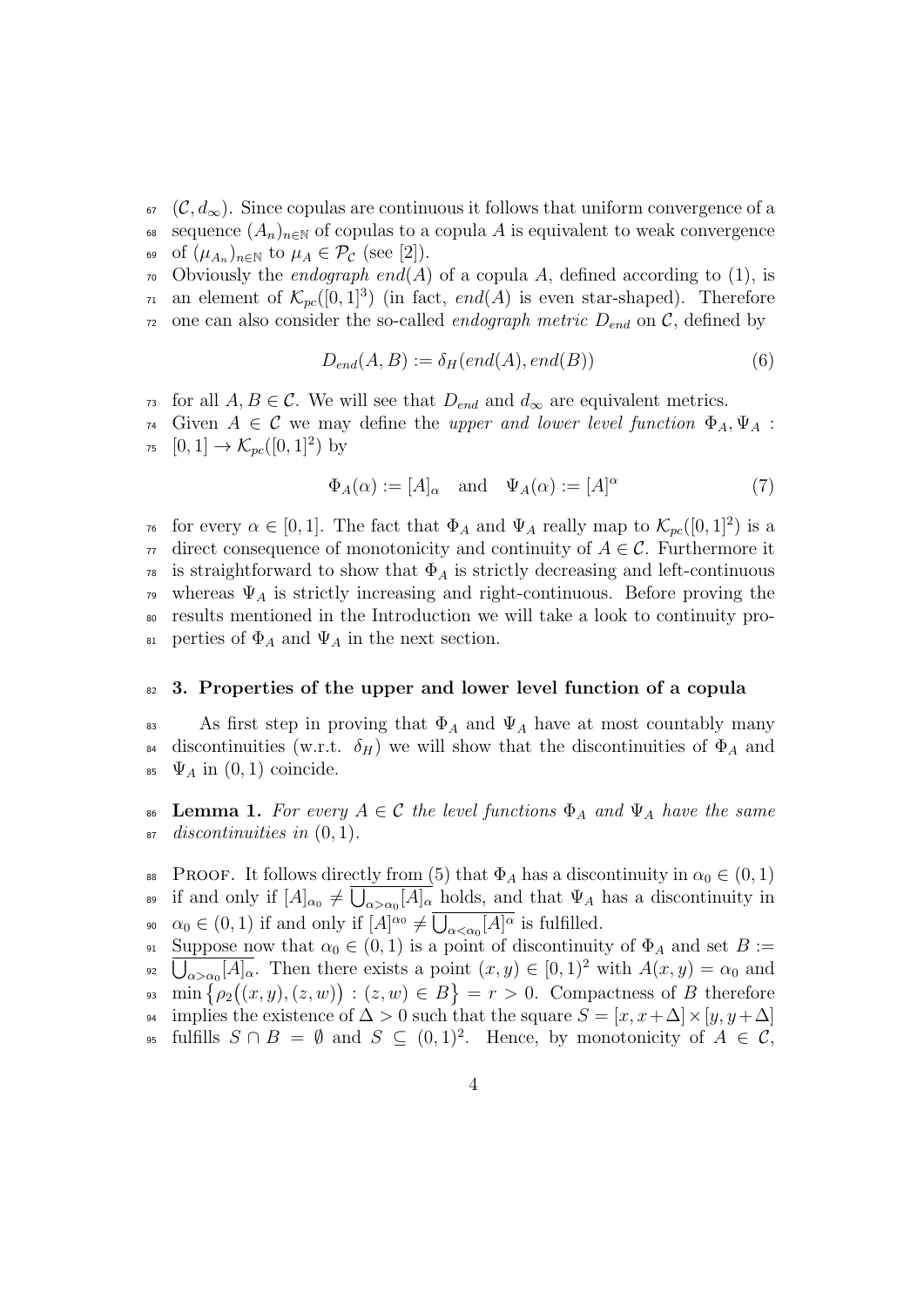<sup>96</sup>  $A(z, w) = \alpha_0$  holds for all  $(z, w) \in S$ , so  $S \subseteq A^{-1}(\{\alpha_0\})$ . On the other hand, <sup>97</sup> if there exits a square  $S \subseteq (0,1)^2 \cap A^{-1}(\{\alpha_0\})$  with non-empty interior then we have  $[A]_{\alpha_0} \neq \bigcup_{\alpha > \alpha_0} [A]_{\alpha}$ , so  $\alpha_0$  is a discontinuity point of  $\Phi_A$ .

Following the same line of argumentation it can be shown that  $\Psi_A$  has a discontinuity in  $\alpha_0 \in (0,1)$  if and only if there exits a square  $S \subseteq (0,1)^2 \cap$  $A^{-1}(\{\alpha_0\})$  with non-empty interior. ■

102 Based on Lemma 1 it suffices to analyze the discontinuities of  $\Phi_A$ , which can <sup>103</sup> be done by using the so-called *radius-vector function R<sup>A</sup>* of the upper level 104 sets of *A* (see [6]).  $R_A$  is defined as

$$
R_A(\alpha, \varphi) := \max \left\{ t \ge 0 : (1, 1) + t(\cos(\varphi), \sin(\varphi)) \in [A]_{\alpha} \right\} \tag{8}
$$

105 for every  $\alpha \in [0,1]$  and  $\varphi \in [\pi, 3\pi/2]$ . Based on  $R_A$  we set

$$
(x_{\alpha}(\varphi), y_{\alpha}(\varphi)) = (1, 1) + R_A(\alpha, \varphi)(\cos(\varphi), \sin(\varphi))
$$
\n(9)

106 for every  $\alpha \in [0,1]$  and  $\varphi \in [\pi,3\pi/2]$ . Using monotonicity it is straightforward to see that  $A((x_{\alpha}(\varphi), y_{\alpha}(\varphi))) = \alpha$  holds for all  $\alpha \in [0,1]$  and 108  $\varphi \in [\pi, 3\pi/2]$ . Some further properties of  $R_A$  are collected in the follow-<sup>109</sup> ing lemma.

110 **Lemma 2.** For every  $A \in \mathcal{C}$  the radius-vector function  $R_A$  has the following <sup>111</sup> *properties:*

- 112 *(a)* For every fixed  $\alpha \in [0,1]$  the function  $\varphi \mapsto R_A(\alpha, \varphi)$  is continuous.
- 113 *(b)* For every fixed  $\varphi \in [\pi, 3\pi/2]$  the function  $\alpha \mapsto R_A(\alpha, \varphi)$  is left-continuous <sup>114</sup> *and strictly decreasing.*
- 115 *(c)* The function  $\varphi \mapsto x_{\alpha}(\varphi)$  is monotonically non-decreasing and continu-116 *ous,*  $\varphi \mapsto y_{\alpha}(\varphi)$  *is monotonically non-increasing and continuous.*
- 117 *(d)* For every compact subinterval  $I \subset (\pi, 3\pi/2)$  there exists a constant L 118 **such that all functions**  $\varphi \mapsto R_A(\alpha, \varphi)$  are Lipschitz continuous with <sup>119</sup> *common Lipschitz constant L on I.*

120 *(e) If*  $(\alpha_n)_{n \in \mathbb{N}}$  *is monotonically decreasing with limit*  $\alpha \in [0,1)$  *and*  $R_A(\alpha_n, \varphi)$ *converges to*  $R_A(\alpha, \varphi)$  *for every*  $\varphi$  *then*  $\lim_{n\to\infty} \delta_H([A]_{\alpha_n}, [A]_{\alpha}) = 0$ <sup>122</sup> *holds.*

PROOF. Since  $R_A(\alpha, \varphi) = \rho_2((x_\alpha(\varphi), y_\alpha(\varphi)), (1, 1))$  holds (a) is a direct consequence of (c).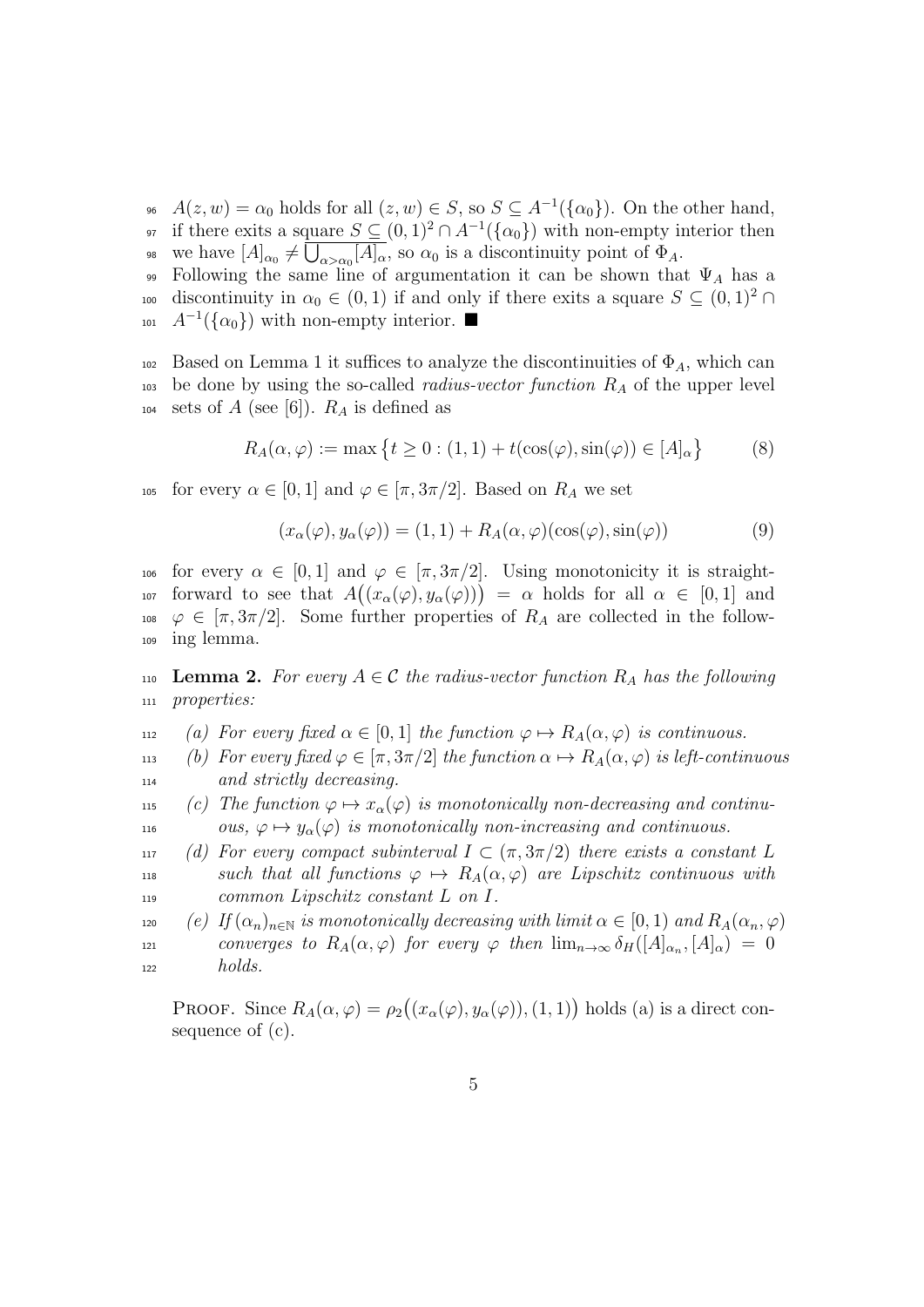The fact that  $\alpha \mapsto R_A(\alpha, \varphi)$  is monotonically non-increasing is obvious. Furthermore  $R_A(\alpha, \varphi) = R_A(\beta, \varphi)$  for  $\alpha \leq \beta$  implies

$$
\alpha = A\big((x_{\alpha}(\varphi),y_{\alpha}(\varphi)\big) = A\big((x_{\beta}(\varphi),y_{\beta}(\varphi)\big) = \beta,
$$

showing that  $\alpha \mapsto R_A(\alpha, \varphi)$  is strictly decreasing. If  $(\alpha_n)_{n \in \mathbb{N}}$  is monotonically increasing to  $\alpha \in (0,1]$  then  $t := \lim_{n \to \infty} R_A(\alpha_n, \varphi) \geq R_A(\alpha, \varphi)$  holds. Set  $t_n := R_A(\alpha_n, \varphi)$  for every  $n \in \mathbb{N}$ . Because of  $\lim_{n \to \infty} \delta_H(A_{\alpha_n}, A_{\alpha}) = 0$  using (4) it follows that

$$
(1,1)+t(\cos(\varphi),\sin(\varphi))=\lim_{n\to\infty}(1,1)+t_n(\cos(\varphi),\sin(\varphi))\in \liminf_{n\to\infty}A_{\alpha_n}=A_{\alpha},
$$

123 so  $t \leq R_A(\alpha, \varphi)$ . This completes the proof of point (b).

124 Suppose that  $\varphi \langle \psi \rangle$  and that  $\varphi, \psi \in [\pi, 3\pi/2]$ . Using the fact that as 125 copula A is coordinate-wise monotonic (see [9]) it is straightforward to see 126 that  $x_\alpha(\varphi) < x_\alpha(\psi), y_\alpha(\psi) < y_\alpha(\varphi)$  cannot hold - we would find a rec-127 tangle with non-empty interior having  $(x_\alpha(\varphi), y_\alpha(\varphi))$  as upper right corner 128 on which *A* only assumes the value  $\alpha$ , which contradicts the construction 129 of  $(x_\alpha(\varphi), y_\alpha(\varphi))$ . Analogously  $x_\alpha(\varphi) > x_\alpha(\psi), y_\alpha(\psi) > y_\alpha(\varphi)$  cannot hold. 130 Consequently  $x_\alpha(\varphi) \ge x_\alpha(\psi)$ ,  $y_\alpha(\psi) \le y_\alpha(\varphi)$  follows, which proves the stated <sup>131</sup> monotonicity properties.

132 To show continuity we can proceed as follows: Suppose that  $\varphi < \psi$  and that 133  $\varphi, \psi \in (\pi, 3\pi/2)$  holds. Using some trigonometry one gets

$$
|x_{\alpha}(\varphi) - x_{\alpha}(\psi)| \leq |\tan(3\pi/2 - \psi) - \tan(3\pi/2 - \varphi)|
$$
  

$$
|y_{\alpha}(\varphi) - y_{\alpha}(\psi)| \leq |\cot(3\pi/2 - \psi) - \cot(3\pi/2 - \varphi)|
$$
 (10)

which shows Lipschitz continuity on every compact subinterval  $I \subset (\pi, 3\pi/2)$ . If  $(\varphi_n)_{n\in\mathbb{N}}$  is a monotonically decreasing sequence in  $(\pi, 3\pi/2]$  with limit  $\pi$ then clearly  $\lim_{n\to\infty} y_\alpha(\varphi_n) = 1$ , so

$$
\lim_{n \to \infty} A((x_{\alpha}(\varphi_n), y_{\alpha}(\varphi_n)) = A(\lim_{n \to \infty} x_{\alpha}(\varphi_n), 1) = \alpha,
$$

134 and therefore  $\lim_{n\to\infty} x_\alpha(\varphi_n) = \alpha$  follows. Right continuity at  $\varphi = 3\pi/2$  can <sup>135</sup> be shown in the same way. Assertion (d) is a direct consequence of (10). <sup>136</sup> Finally, (e) follows from the fact that

$$
\delta_H([A]_{\alpha_n}, [A]_{\alpha}) \le \max\left\{ |R_A(\alpha_n, \varphi) - R_A(\alpha, \varphi)| : \varphi \in [\pi, 3\pi/2] \right\} \tag{11}
$$

<sup>137</sup> in combination with Dini's theorem on the monotone convergence of conti-138 nuous functions on a compact metric space (see [5]).  $\blacksquare$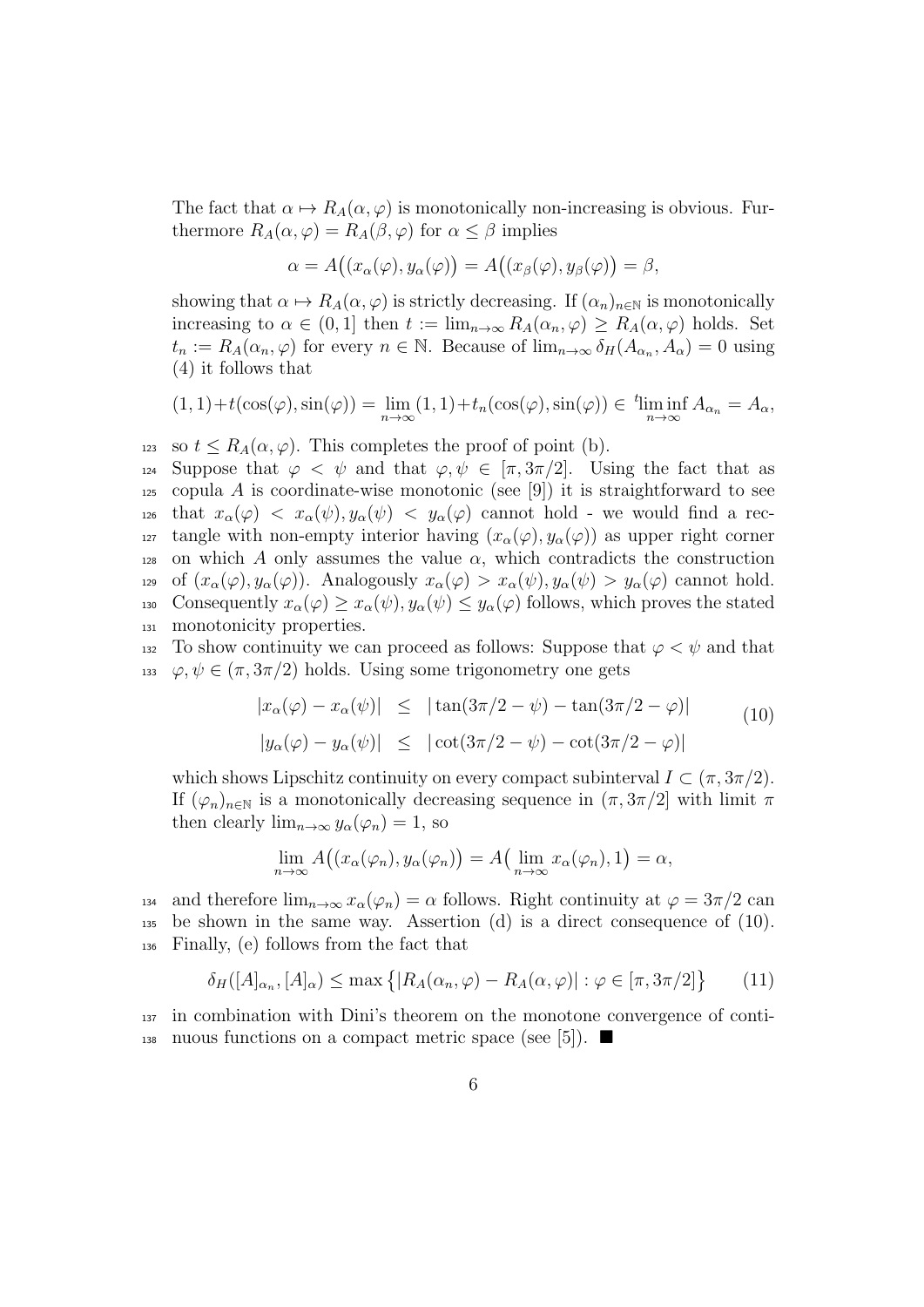**Remark 1.** Again with some trigonometry one can show that for every  $\varphi \in$ 140  $(\pi, 3\pi/2)$  and  $\alpha, \beta \in [0, 1]$  the following inequality holds:

$$
|R_A(\alpha,\varphi) - R_A(\beta,\varphi)| \le \max\left\{\frac{\delta_H([A]_\alpha,[A]_\beta)}{\sin(3\pi/2-\varphi)}, \frac{\delta_H([A]_\alpha,[A]_\beta)}{\cos(3\pi/2-\varphi)}\right\} \tag{12}
$$

Using (12) and Dini's theorem it is easy to see that for every monotonically decreasing sequence  $(\alpha_n)_{n \in \mathbb{N}}$  with limit  $\alpha \in [0, 1)$  lim<sub> $n \to \infty$ </sub>  $\delta_H([A]_{\alpha_n}, [A]_{\alpha}) = 0$ implies

$$
\lim_{n \to \infty} \max \left\{ |R_A(\alpha_n, \varphi) - R_A(\alpha, \varphi)| : \varphi \in [\pi, 3\pi/2] \right\} = 0
$$

- <sup>141</sup> Since this result will not be needed in the sequel the proof is omitted.
- **Theorem 3.** For every  $A \in \mathcal{C}$  the upper level function  $\Phi_A$  has at most coun-143 *tably many discontinuities. The same holds for the lower level function*  $\Psi_A$ .

PROOF. For every  $\varphi \in [\pi, 3\pi/2]$  let  $D_{\varphi}$  denote set of all discontinuities of the function  $f_{\varphi}: \alpha \mapsto R_A(\alpha, \varphi)$ . Since  $f_{\varphi}$  is decreasing and bounded  $D_{\varphi}$  is at most countably infinite. Set  $D := \bigcup_{\varphi \in [\pi, 3\pi/2] \cap \mathbb{Q}} D_{\varphi}$ , then D is as countable union of countable sets itself at most countably infinite. We will show that for arbitrary  $\psi \in (\pi, 3\pi/2)$  every discontinuity of  $f_{\psi}$  is contained in *D*. Suppose that  $\psi \in (\pi, 3\pi/2)$  and let  $\alpha_0 \in D_{\psi}$ , then  $a := f_{\psi}(\alpha_0) - f_{\psi}(\alpha_0) + \infty$ . Choose  $r > 0$  sufficiently small so that  $I := [\psi - r, \psi + r] \subseteq (\pi, 3\pi/2)$ . Property four in Lemma 2 implies the existence of a constant  $L > 0$  such that for every  $\alpha \in [0, 1]$  the function  $\varphi \mapsto R_A(\alpha, \varphi)$  is Lipschitz continuous on *I* with Lipschitz constant *L*. Consequently there exists  $\delta \in (0, r)$  such that

$$
\sup_{\varphi \in [\psi-\delta,\psi+\delta]} |R_A(\alpha,\varphi) - R_A(\alpha,\psi)| \leq \frac{a}{3}
$$

- 144 holds for every  $\alpha \in [0, 1]$ . Hence, choosing  $\varphi \in [\psi \delta, \psi + \delta] \cap \mathbb{Q}$  it follows 145 that both  $|f_{\varphi}(\alpha_0) - f_{\psi}(\alpha_0)| \leq a/3$  and  $|f_{\varphi}(\alpha_0+) - f_{\psi}(\alpha_0+)| \leq a/3$  is fulfilled. 146 Consequently  $f_{\varphi}(\alpha_0) - f_{\varphi}(\alpha_0) + \geq a/3$  and  $\alpha_0 \in D$ .
- 147 For every  $\alpha_0 \in D^c$  we have continuity of every function  $f_\varphi$ ,  $\varphi \in [\pi, 3\pi/2]$ , <sup>148</sup> in  $\alpha_0$ . Applying property five of Lemma 2 and using left-continuity of  $\Phi_A$
- therefore shows that every  $\alpha_0 \in D^c$  is also a continuity point of  $\Phi_A$ .

The next example shows the existence of a copula  $A^* \in \mathcal{C}$  for which the 151 function  $\Phi_{A^*}$  has infinitely many discontinuities.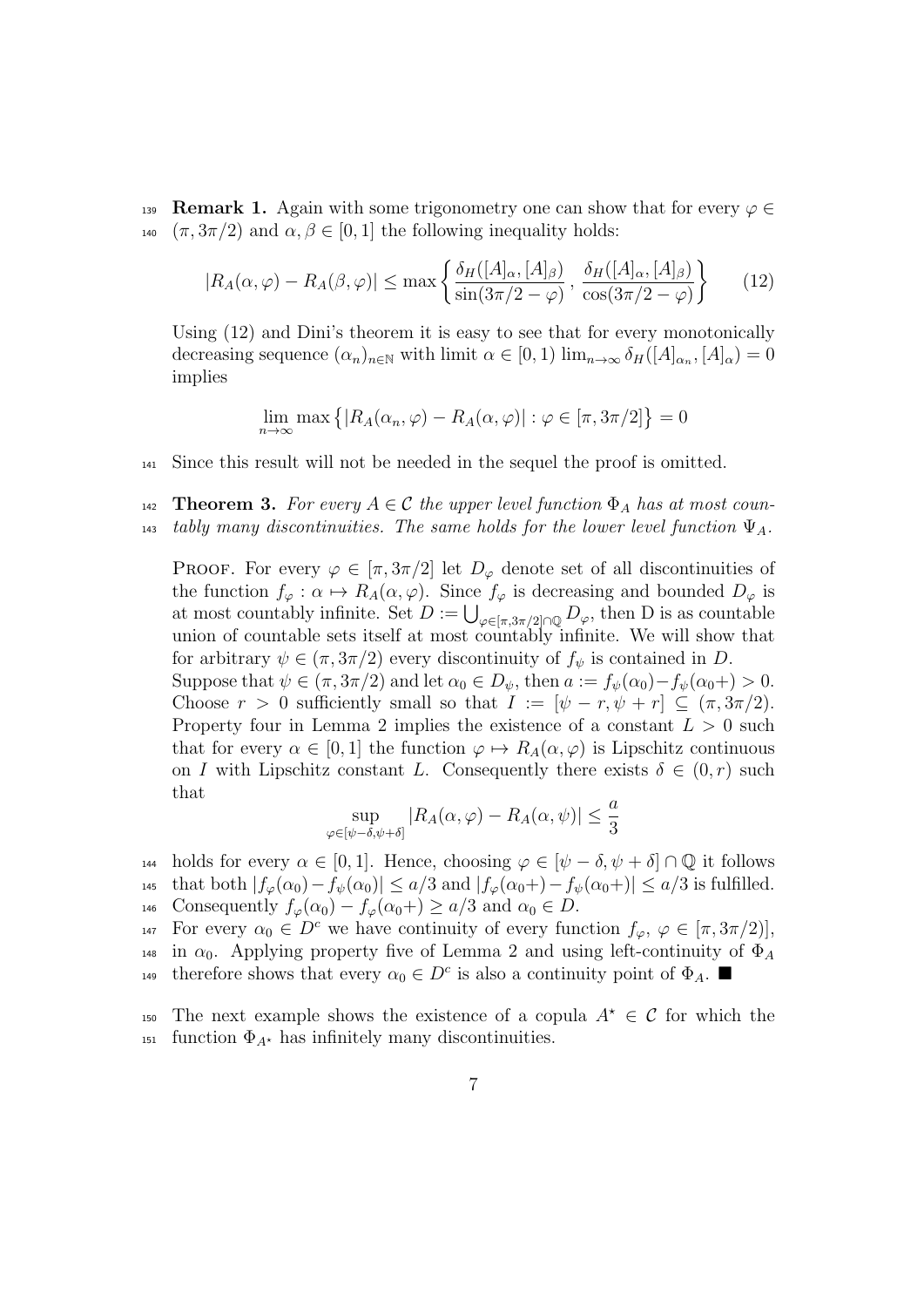<sup>152</sup> **Example 1.** We will use the construction of copulas with fractal support <sup>153</sup> described in [4] which is based on special *Iterated Function Systems* (IFS for <sup>154</sup> short) coming from so-called transformation matrices. Defining **T** as

$$
\mathbf{T} = \left( \begin{array}{ccc} 0 & 1/3 & 0 \\ 0 & 0 & 1/3 \\ 1/3 & 0 & 0 \end{array} \right)
$$

corresponds to the IFS  $\{T_1, T_2, T_3\}$ , whereby the contractions  $T_i$ ,  $i = 1, 2, 3$ , are defined by

$$
T_1(x,y) = \frac{1}{3}(x,y), T_2(x,y) = \frac{1}{3}(x,y) + \left(\frac{1}{3},\frac{2}{3}\right), T_3(x,y) = \frac{1}{3}(x,y) + \left(\frac{2}{3},\frac{1}{3}\right)
$$

155 for all  $(x, y) \in [0, 1]^2$  (see [1]). The IFS  $\{T_1, T_2, T_3\}$  induces an operator 156  $V: \mathcal{P}([0, 1]^2) \mapsto \mathcal{P}([0, 1]^2)$ , defined by

$$
V(\mu) := \frac{1}{3} \sum_{i=1}^{3} \mu^{T_i},\tag{13}
$$

whereby  $\mathcal{P}([0,1]^2)$  denotes the family of all probability measures on the Lebesgue sigma field of  $[0, 1]^2$  and  $\mu^T$  is the measure induced by the transformation *T*. Let  $\rho$  denote a metrization (for instance the Hutchinson metric, see [1]) of the weak convergence on  $\mathcal{P}([0,1]^2)$ . Then  $(\mathcal{P}([0,1]^2), \rho)$  is a compact metric space and it can be shown that  $V$  is a contraction, so by the Banach fixed point theorem there exists exactly one invariant measure  $\mu^*$  that is globally attractive, i.e. for every  $\mu \in \mathcal{P}([0,1]^2)$  we have  $\lim_{n\to\infty} \rho(V^n(\mu), \mu^*) = 0$ (again see [1]). It is easy to verify that  $V(\mu_A) \in \mathcal{P}_{\mathcal{C}}$  holds for every  $A \in \mathcal{C}$  (see [4]), so the operator *V* maps copulas to copulas, and that  $\mathcal{P}_c$  is a closed subset of  $(\mathcal{P}([0,1]^2), \rho)$ . Consequently there exists an unique *V*-invariant measure  $\mu_{A^*}$  that is globally attractive. Figure 1 shows the (support of the) mass distribution of  $V(\mu_{\Pi})$  and  $V^2(\mu_{\Pi})$ , whereby  $\Pi$  denotes the product copula.

It follows directly from the construction that  $\mu_{A^*}$  is a singular measure and that

$$
\mu_{A^*}\bigg(\bigg[\frac{1}{3^n}, \frac{2}{3^n}\bigg]^2\bigg) = 0 \quad \text{for every } n \ge 1.
$$

consequently (see the proof of Lemma 1)  $\alpha_n := A^*(3^{-n}, 3^{-n}) = 3^{-n}$  is a 158 discontinuity point of the upper level function  $\Phi_{A^*}$  for every  $n \geq 1$ .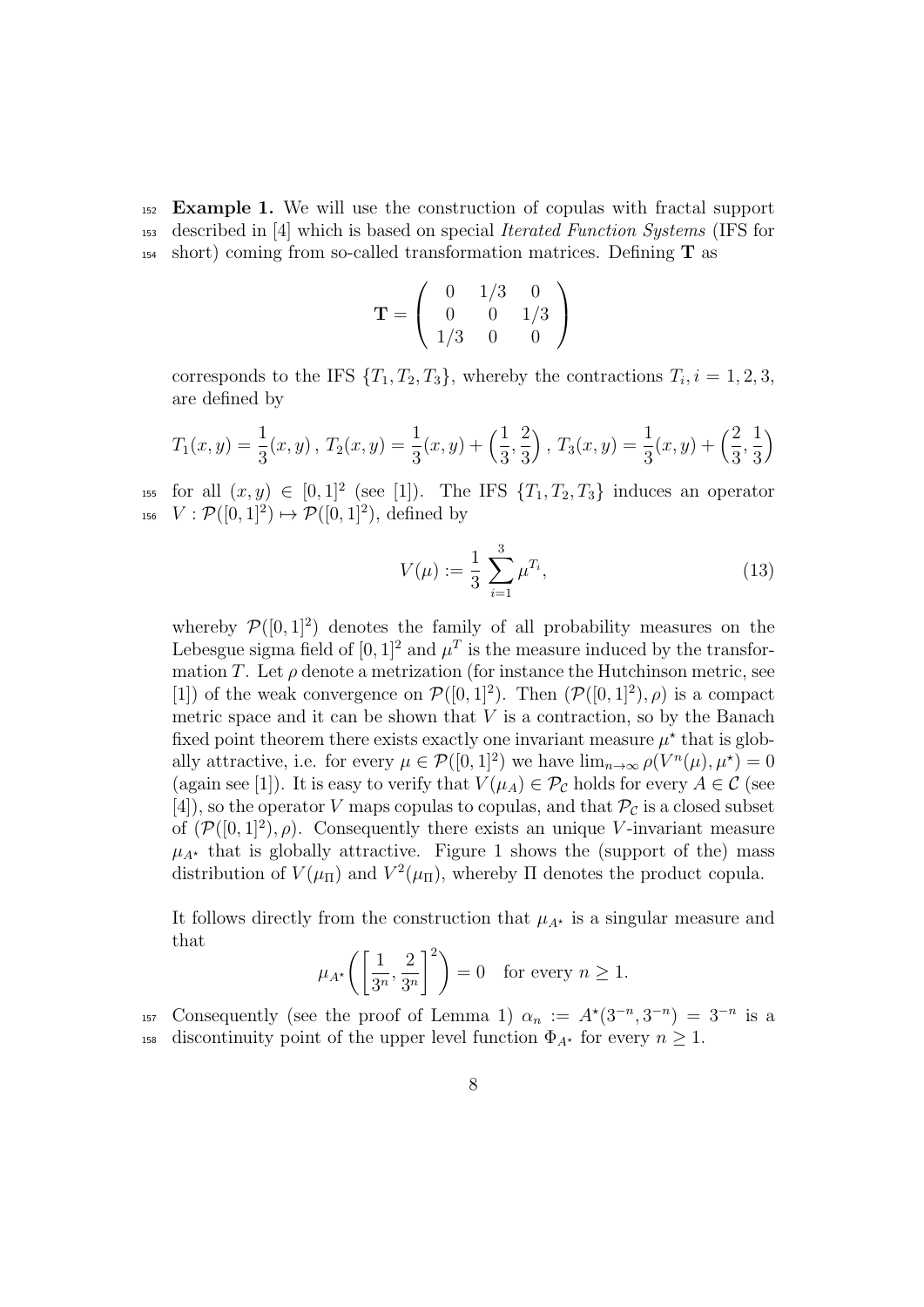

Figure 1: (Support of)  $V(\mu_{\Pi})$  and  $V^2(\mu_{\Pi})$ 

**Remark 2.** The IFS-construction of copulas can also be used to show that there exists no constant *L* such that

$$
|R_A(\alpha,\varphi) - R_A(\beta,\varphi)| \le L \,\delta_H([A]_\alpha,[A]_\beta)
$$

159 holds simultaneously for all  $\varphi \in [\pi, 3\pi/2]$  and  $\alpha, \beta \in [0, 1]$  (see inequality <sup>160</sup> (12)). One can, for instance, proceed as follows: Start with the transforma-<sup>161</sup> tion matrix  $\overline{1}$  $\overline{\phantom{0}}$ 

$$
\mathbf{T}_k = \left( \begin{array}{ccccc} 0 & 1/k & 0 & \dots & 0 \\ 0 & 0 & 1/k & \dots & 0 \\ \vdots & \vdots & \vdots & \ddots & \vdots \\ 0 & 0 & 0 & \dots & 1/k \\ 1/k & 0 & 0 & \dots & 0 \end{array} \right),
$$

162 consider the corresponding IFS  $\{T_1, T_2, \ldots, T_k\}$  and define the operator  $V_k$ : <sup>163</sup>  $\mathcal{P}([0,1]^2) \mapsto \mathcal{P}([0,1]^2)$  (mapping  $\mathcal{P}_{\mathcal{C}}$  into itself) as

$$
V_k(\mu) := \frac{1}{k} \sum_{i=1}^k \mu^{T_i}.
$$
 (14)

Denote by  $M$  the minimum-copula and consider the copula  $A_k$  such that  $\mu_{A_k} = V_k(\mu_M)$ , define  $\alpha_k := 1/k + 1/k^3$ ,  $\beta_k := 1/k + 1/k^2$ ,  $(x_k, y_k) :=$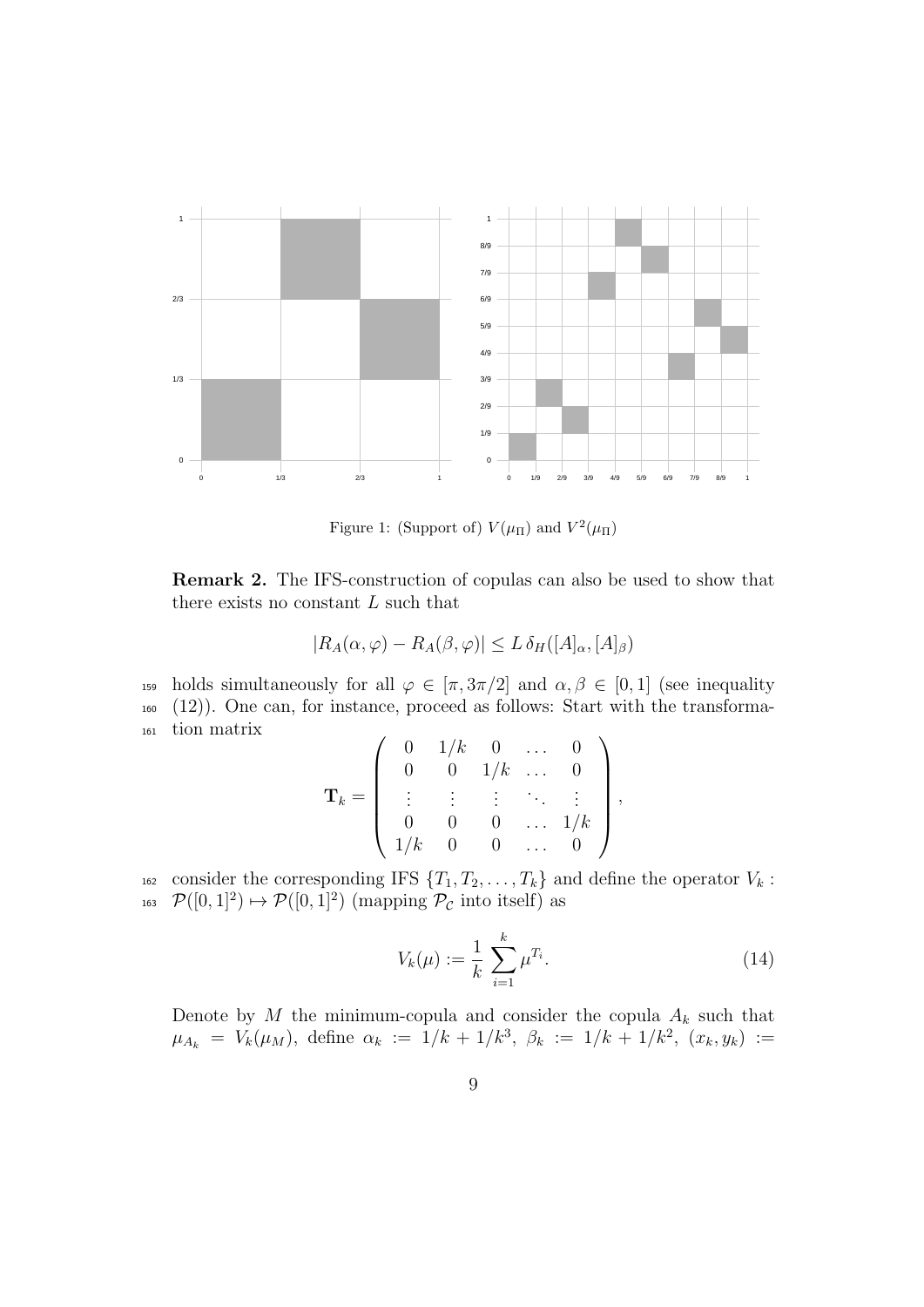$(1/k + 1/k^{3/2}, (k-1)/k + 1/k^{3/2})$ , and verify that

$$
\delta_H([A_k]_{\alpha_k}, [A_k]_{\beta_k}) = \frac{\sqrt{2}(\sqrt{k}-1)}{k^2}
$$

as well as

$$
|R_{A_k}(\alpha_k, \varphi_k) - R_A(\beta_k, \varphi_k)| \ge \frac{1}{k}
$$

164 holds for  $k \geq 4$ . Thereby  $\varphi_k$  denotes the angle in the interval  $[\pi, 3\pi/2]$  such that tan( $\varphi_k + \pi$ ) =  $\frac{\sqrt{k}}{\sqrt{k}}$ <sup>*t*<sub>165</sub> that  $tan(\varphi_k + \pi) = \frac{\sqrt{k-1}}{\sqrt{k(k-1)}}$  holds. Figure 2 denotes the support of  $V_k(\mu_{\Pi})$ .</sup>



Figure 2: (Support of)  $V_k(\mu_{\Pi})$  and  $(x_k, y_k)$  for  $k = 4$  and  $k = 10$ 

**Remark 3.** Given  $A \in \mathcal{C}$  the *Kendall distribution function*  $K_A : [0,1] \rightarrow$ [0*,* 1] *of A* is defined by (see [8], [9])

$$
K_A(t) := \mu_A([A]^t)
$$

166 for every  $t \in [0,1]$ . Since  $K_A$  is also defined in terms of (upper) level sets the <sup>167</sup> question may arise whether all discontinuity points of Φ*<sup>A</sup>* are also discontinu-<sup>168</sup> ity points of *K<sup>A</sup>* and/or vice versa. Using, for instance, again radius-vector  $_{169}$  functions it is not difficult to show that  $K_A$  is continuous for absolutely con-<sup>170</sup> tinuous copulas. Since level functions of absolutely continuous copulas may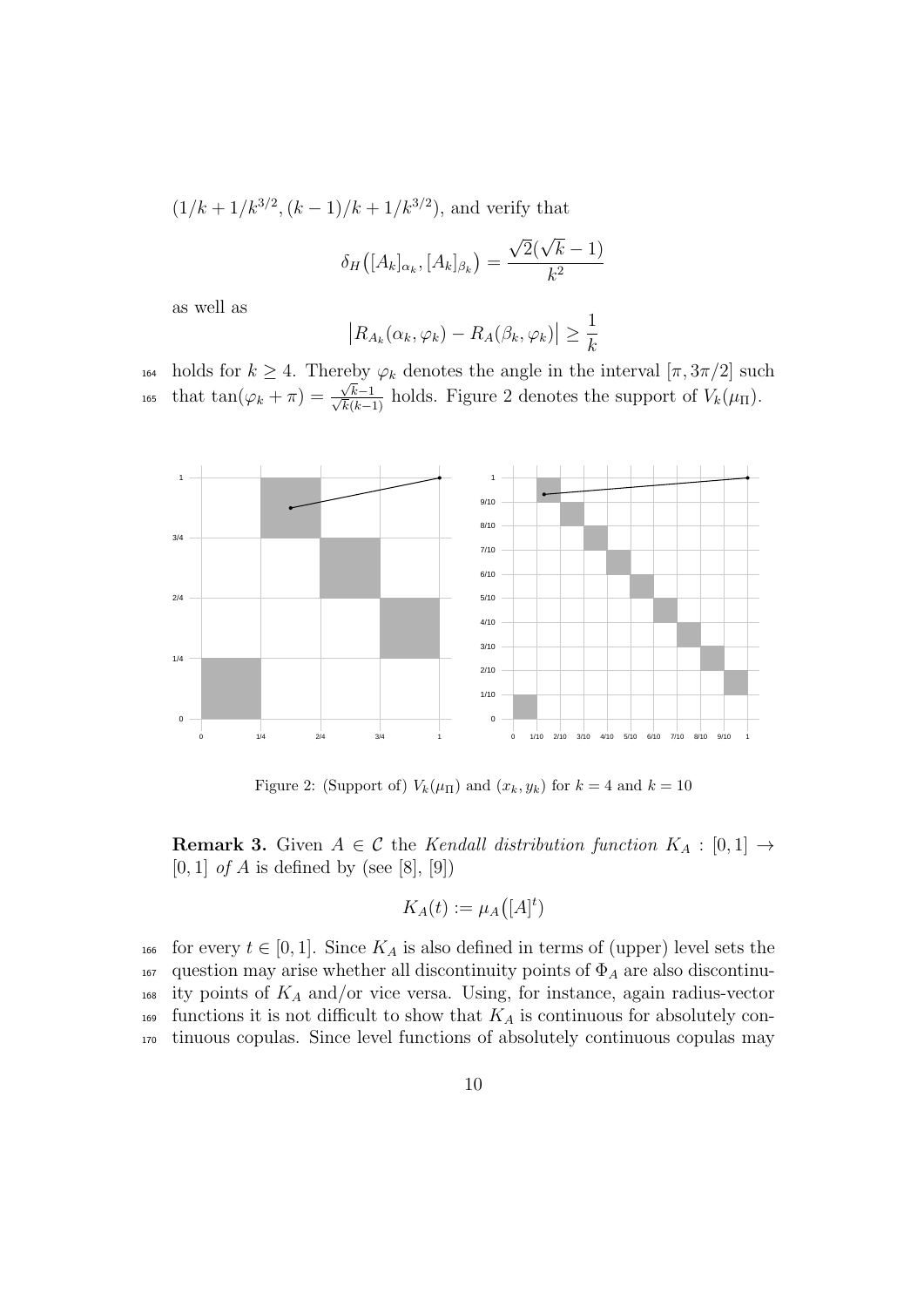171 have discontinuities (e.g.  $V(\mu_{\Pi})$  with *V* as in Example 1) this implies that 172 a discontinuity point of  $\Phi_A$  is not necessarily a discontinuity point of  $K_A$ , so <sup>173</sup> the first part of the conjecture is wrong. The second part is wrong too. Con-<sup>174</sup> sider, for instance, the copula  $A = 1/2(W+B)$ , whereby *W* denotes the lower  $175$  Fréchet-Hoeffding bound (see [9]) and *B* denotes the copula corresponding to  $t_{176}$  the uniform distribution on  $[0, 1/2]^2 \cup [1/2, 1]^2$ . Then  $\mu_A(A^{-1}(\{1/2\})) = 1/4$ , 177 so  $t_0 = 1/2$  is a discontinuity point of  $K_A$ . Nevertheless  $\Phi_A$  is continuous at  $178 \text{ } t_0.$ 

#### <sup>179</sup> **4. Main results**

**Lemma 4.** *Suppose that*  $(A_n)_{n \in \mathbb{N}}$  *is a sequence of copulas that converges pointwise to*  $A \in \mathcal{C}$ *. If*  $\alpha \in (0,1)$  *is a continuity point of*  $\Phi_A$ *, then* 

$$
\lim_{n \to \infty} \delta_H([A_n]_\alpha, [A]_\alpha) = \lim_{n \to \infty} \delta_H([A_n]^\alpha, [A]^\alpha) = 0
$$

<sup>180</sup> *holds.*

181 PROOF. Let  $\varepsilon > 0$ . Then there exists  $\delta \in (0, \varepsilon)$  such that  $\delta_H([A]_\alpha, [A]_\beta) \leq \varepsilon$ 182 whenever  $|\alpha - \beta| \leq \delta$ . Since pointwise convergence of  $(A_n)_{n \in \mathbb{N}}$  to A implies 183 uniform convergence there exists an index  $n_0 \in \mathbb{N}$  with  $d_{\infty}(A_n, A) \leq \delta$  for 184 every  $n \geq n_0$ . If  $(x, y) \in [A]_\alpha$  then we can find  $(z, w) \in [A]_{\alpha+\delta}$  fulfilling 185  $\rho_2((x, y), (z, w)) \leq \varepsilon$ . Consequently  $A_n(z, w) \geq \alpha$  and  $(z, w) \in [A_n]_\alpha$  holds 186 for all  $n \geq n_0$ . Since  $(x, y) \in [A]_\alpha$  was arbitrary  $[A]_\alpha \subseteq \overline{B}([A_n]_\alpha, \varepsilon)$  is fulfilled 187 for every  $n \geq n_0$ . On the other hand, if  $(x, y) \in [A_n]_\alpha$  and  $n \geq n_0$  then 188  $A(x,y) \geq \alpha - \delta$  and  $(x,y) \in [A]_{\alpha-\delta}$  follows. We can find  $(z,w) \in [A]_{\alpha}$ 189 such that  $\rho_2((x, y), (z, w)) \leq \varepsilon$  holds. Since  $(x, y) \in [A_n]_{\alpha}$  was arbitrary 190 we get  $[A_n]_\alpha \subset \overline{B}([A]_\alpha, \varepsilon)$ . Altogether this shows that  $\delta_H([A_n]_\alpha, [A]_\alpha) \leq \varepsilon$ 191 holds for every  $n \geq n_0$ . Convergence of the lower  $\alpha$ -level sets can be proved  $_{192}$  analogously.

193 In the following example copulas  $A, A_1, A_2, \ldots$  are constructed such that 194  $\delta_H([A_n]_\alpha,[A]_\alpha) \not\rightarrow 0$  holds for infinitely many  $\alpha \in (0,1)$  although at the 195 same time  $\lim_{n\to\infty} d_{\infty}(A_n, A) = 0$ .

**Example 2.** Let  $A^*$  be the invariant copula from Example 1 and define *W* as the lower Fréchet-Hoeffding bound (see [9]), i.e.  $W(x, y) := \max\{x + y - 1, 0\}$ for all  $(x, y) \in [0, 1]^2$ . Set  $A_n := (1 - 1/n)A^* + 1/nW$ , then obviously  $A_n(x, y)$  converges monotonically to  $A(x, y)$  for every  $(x, y) \in [0, 1]^2$ . For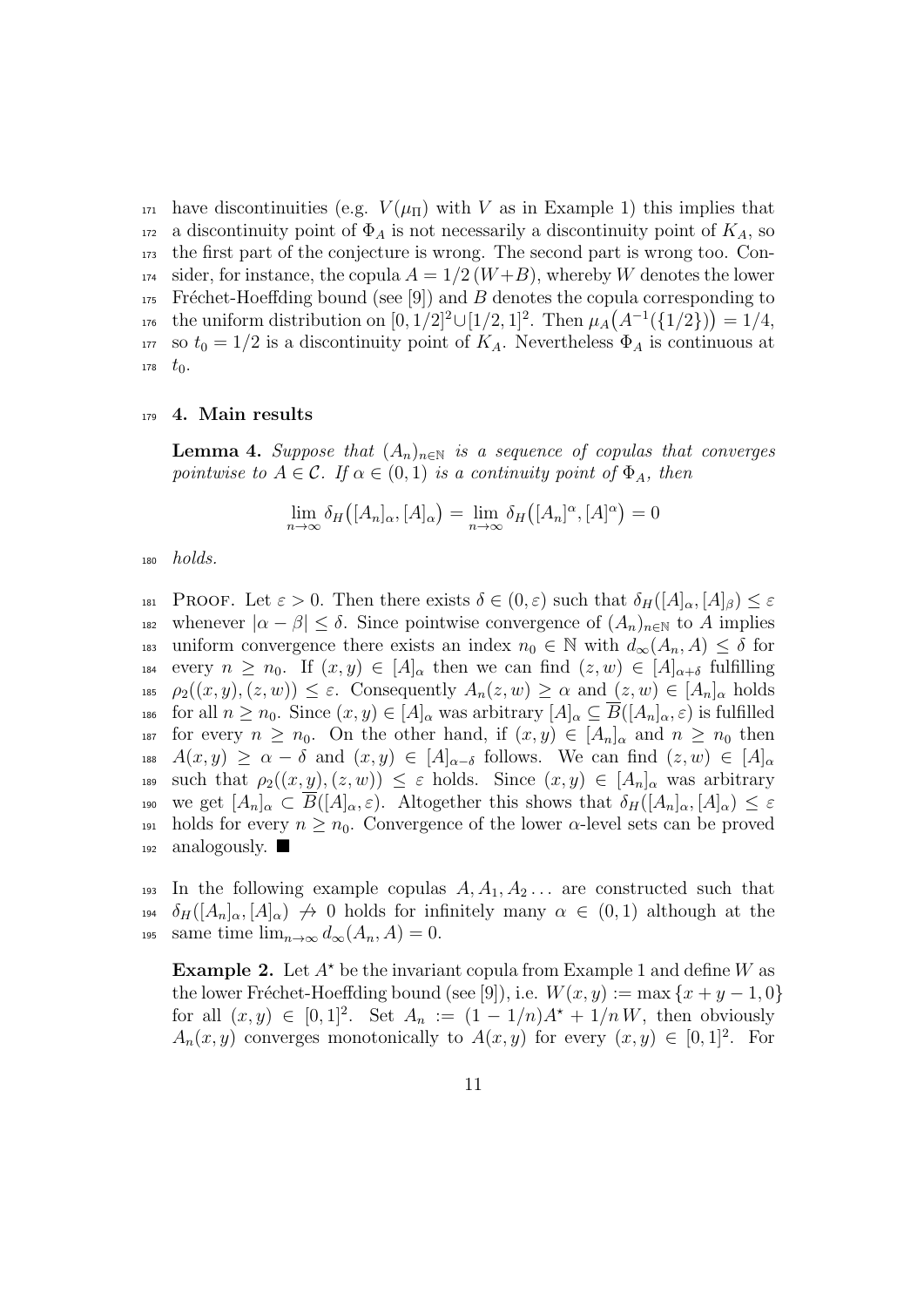every  $k \in \mathbb{N}$  we get  $[A^*]_{3^{-k}} = [3^{-k}, 1]^2$ . On the other hand, setting  $(x_k, y_k) :=$  $(2^{-1}3^{-k+1}, 2^{-1}3^{-k+1})$  yields  $(x_k, y_k) \in [A^*]_{3^{-k}}$  and

$$
A_n(x_k, y_k) = \frac{n-1}{n} A^\star(x_k, y_k) = \frac{n-1}{n} \frac{1}{3^k} < \frac{1}{3^k}
$$

for all  $n \in \mathbb{N}$ . Therefore, using monotonicity,

$$
\delta_H([A_n]_{3^{-k}}, [A^{\star}]_{3^{-k}}) \ge \frac{1}{3^{k-1}} \left(\frac{1}{2} - \frac{1}{3}\right) = \frac{1}{3^{k-1}} \left(\frac{1}{6}\right)
$$

 $heta$  holds for every *n*, which shows that  $\delta_H([A_n]_{3^{-k}}, [A]_{3^{-k}}) \nrightarrow 0$ .

- 197 **Lemma 5.** Suppose that  $A, A_1, A_2, \ldots$  are copulas and that one of the fol-<sup>198</sup> *lowing two conditions are fulfilled:*
- 199 *(A) There exists a set*  $\Lambda \subseteq [0,1]$  *of Lebesgue measure 0 such that for all* 200  $\alpha \in \Lambda^c$  *the equality*  $\lim_{n\to\infty} \delta_H([A_n]_\alpha,[A]_\alpha) = 0$  *holds.*
- 201 *(B) There exists a set*  $\Gamma \subseteq [0,1]$  *of Lebesgue measure 0 such that for all*  $\alpha \in \Gamma^c$  *the equality*  $\lim_{n\to\infty} \delta_H([A_n]^\alpha, [A]^\alpha) = 0$  *holds.*

 $\lim_{n\to\infty} d_{\infty}(A_n, A) = 0$  *follows.* 

PROOF. Suppose that (A) holds. Fix  $(x, y) \in [0, 1]^2$  and set  $\alpha = A(x, y)$ . If  $\alpha > 0$  and  $k \in \mathbb{N}$  then there exists  $\beta \in (\alpha - 1/k, \alpha] \cap \Lambda^c$  since  $\Lambda^c$  is dense in  $[0, 1]$ . Using  $(x, y) \in [A]_{\alpha} \subseteq [A]_{\beta}$ ,  $\lim_{n \to \infty} \delta_H([A_n]_{\beta}, [A]_{\beta}) = 0$ , and (4) therefore shows the existence of a sequence  $((x_n, y_n))_{n \in \mathbb{N}}$  converging to  $(x, y)$ and fulfilling  $(x_n, y_n) \in [A_n]_\beta$  for every  $n \in \mathbb{N}$ . Lipschitz continuity (see [9]) implies

$$
A_n(x, y) \ge A_n(x_n, y_n) - \sqrt{2} \rho_2((x_n, y_n), (x, y)) \ge \beta - \sqrt{2} \rho_2((x_n, y_n), (x, y))
$$

204 from which  $\liminf_{n\to\infty} A_n(x,y) \geq \beta$  follows. Since *k* was arbitrary we get  $205$  lim inf $n \to \infty$   $A_n(x, y) \ge \alpha$ . In case of  $\alpha = 0$  this inequality is clearly valid.

206 Assume that there exists  $r > 0$  such that  $A_n(x, y) \ge \alpha + r$  holds for infinitely  $p_0$  many  $n \in \mathbb{N}$ . For every  $\beta \in (\alpha, \alpha + r) \cap \Lambda^c$  we get  $(x, y) \in [A_n]_\beta$  infinitely  $\phi$  as often, hence  $(x, y) \in \text{'}^{\text{t}}$  lim  $\sup_{n \to \infty} [A_n]_{\beta} = [A]_{\beta}$  follows, which contradicts 209  $A(x, y) = \alpha$ . Consequently  $\limsup_{n \to \infty} A_n(x, y) \leq \alpha$ , and  $\lim_{n \to \infty} A_n(x, y) =$  $\alpha$  holds. If (B) holds pointwise convergence can be proved analogously.

<sup>211</sup> Altogether we get the following theorem: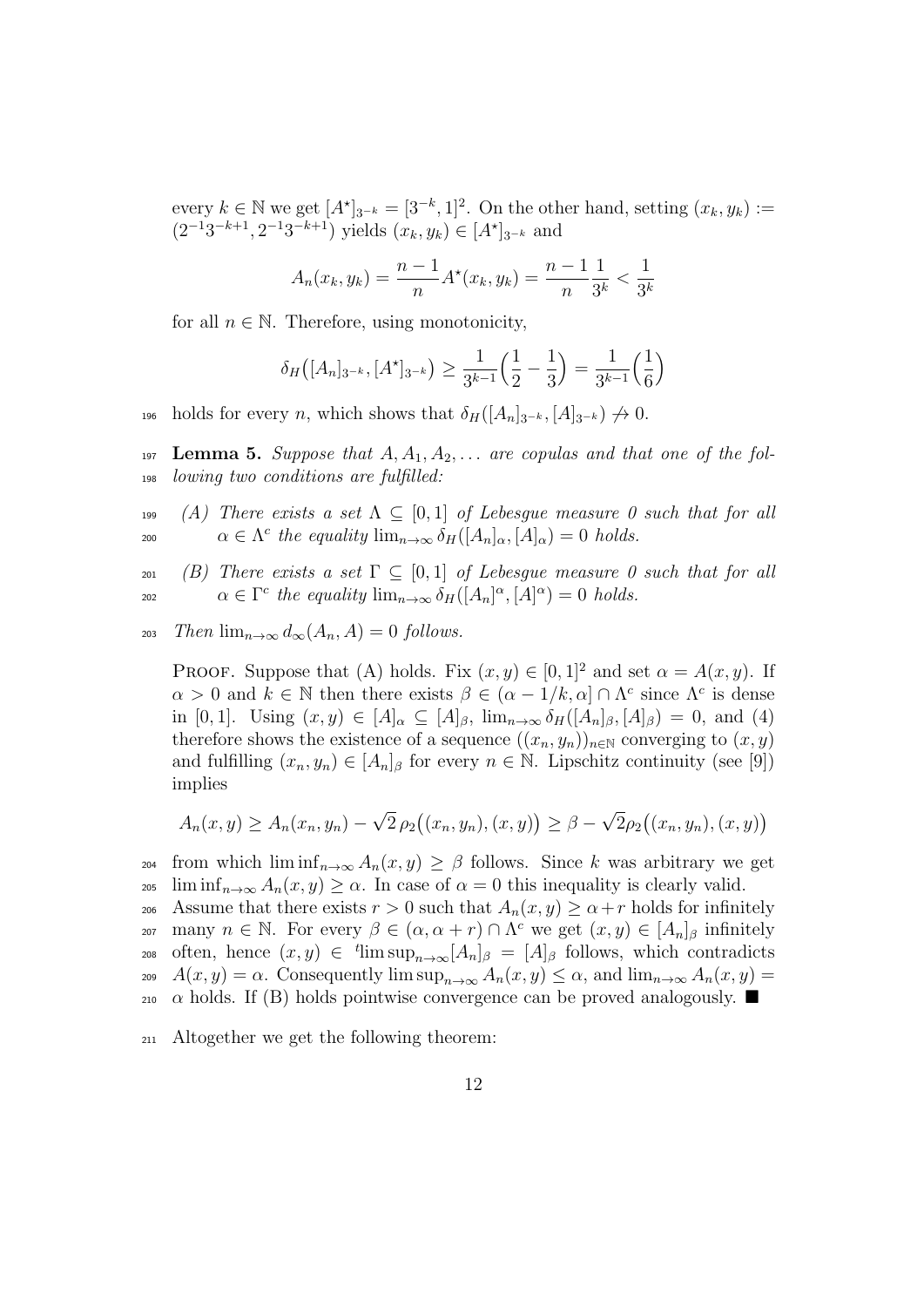212 **Theorem 6.** Suppose that  $A, A_1, A_2, \ldots$  are copulas. Then the following <sup>213</sup> *conditions are equivalent:*

- $\lim_{x \to \infty} |A_n(x, y) A(x, y)| = 0$  *for every*  $(x, y) \in [0, 1]^2$ .
- $215$  *(b)*  $\lim_{n\to\infty} d_{\infty}(A_n, A) = 0.$
- $\mu_{A_n}$  (*c*) *The sequence*  $(\mu_{A_n})_{n \in \mathbb{N}}$  *converges weakly to*  $\mu_A$ *.*
- $217$  *(d)*  $\lim_{n\to\infty} D_{end}(A_n, A) = 0.$
- 218 *(e) There exists a set*  $\Lambda \subseteq [0,1]$  *of Lebesgue measure 0 such that for all a*  $\alpha \in \Lambda^c$  *the equality*  $\lim_{n\to\infty} \delta_H([A_n]_\alpha,[A]_\alpha) = 0$  *holds.*
- 220 *(f) There exists a set*  $\Gamma \subseteq [0,1]$  *of Lebesgue measure 0 such that for all α*  $\in \Gamma^c$  *the equality*  $\lim_{n\to\infty} \delta_H([A_n]^{\alpha}, [A]^{\alpha}) = 0$  *holds.*

<sup>222</sup> Proof. Since the complement of every subset of [0*,* 1] with Lebesgue mea-<sup>223</sup> sure zero is dense in  $[0, 1]$  the only equivalence left to prove is (d). It suffices 224 to show that the following inequality holds for all  $A, B \in \mathcal{C}$ :

$$
D_{end}(A,B) \le d_{\infty}(A,B) \le (1+\sqrt{2})D_{end}(A,B)
$$
\n(15)

 $z_{25}$  Since for  $(x, y, t) \in end(A)$  there exists  $(x, y, s) \in end(B)$  such that  $|t - s| \leq$  $|A(x, y) - B(x, y)| \leq d_{\infty}(A, B)$ , the first part of (15) is obvious.

227 To prove the second part fix  $(x, y) \in [0, 1]^2$  and set  $\Delta := D_{end}(A, B)$ . Assume 228 that  $A(x, y) \geq B(x, y)$ . Then, because of  $(x, y, A(x, y)) \in end(A)$ , there  $\text{exists}(z, w, s) \in end(B) \text{ such that } \rho_2((x, y)(z, w)), |A(x, y) - s| \leq \Delta. \text{ Using } \mathbb{Z}$ Lipschitz continuity  $|B(x, y) - B(z, w)| \leq \sqrt{2}\rho_2((x, y)(z, w)) \leq \sqrt{2}\Delta$ , and<br>  $\sqrt{2}$  *Lipschitz continuity*  $|B(x, y) - B(z, w)| \leq \sqrt{2}\rho_2((x, y)(z, w)) \leq \sqrt{2}\Delta$ , and  $\text{Lipschitz continuity } |B(x, y) - B(z, w)| \leq \sqrt{2\beta_2((x, y)(z, w))} \leq \sqrt{2\Delta}$ , and therefore  $B(x, y) \geq B(z, w) - \sqrt{2\Delta} \geq A(x, y) - (1 + \sqrt{2})\Delta$  follows. This shows that in this case  $0 \leq A(x, y) - B(x, y) \leq C(x, y) - B(x, y)$ <br>as a shows that in this case  $0 \leq A(x, y) - B(x, y) \leq C(1 + \sqrt{2})\Delta$  holds, from which 233 the second part of  $(15)$  follows.

 **Remark 4.** Since the only properties of copulas that were used throughout the paper are Lipschitz-continuity, coordinate-wise monotonicity and fulfill- ment of the boundary conditions all assertions and results formulated before  $_{237}$  for the class  $\mathcal C$  (except point three in Theorem 6) also hold for the bigger class of quasi copulas *Q*.

#### <sup>239</sup> **5. Conclusion and future work**

<sup>240</sup> Some conditions equivalent to the pointwise convergence of (quasi-) co-<sup>241</sup> pulas have been proved. In particular, it was shown that pointwise con-<sup>242</sup> vergence of copulas is equivalent to the convergence of almost all upper (or